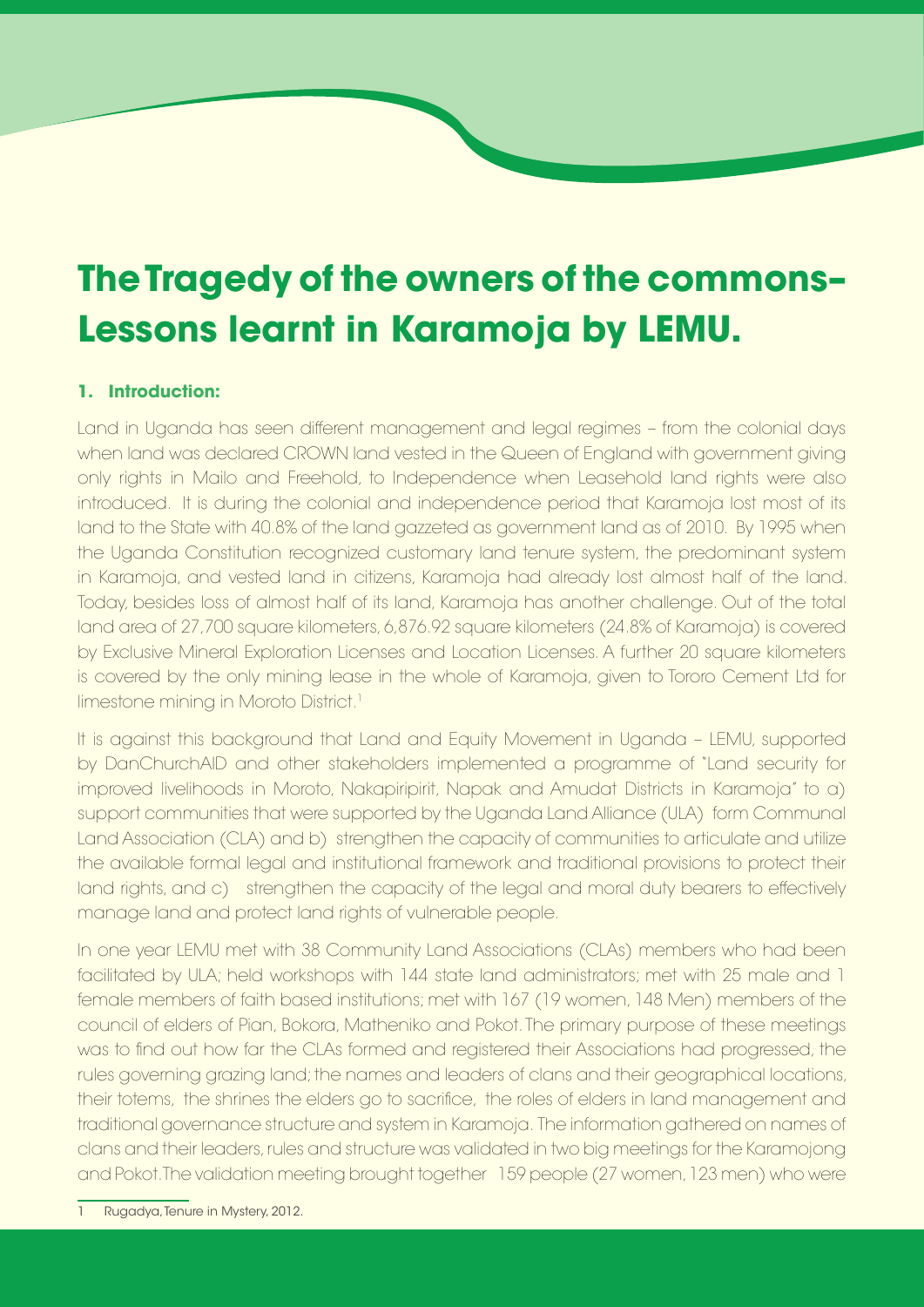met before to give information. The findings and lessons learnt from these meetings is the primary reason for writing this information leaflet so as to share with key stakeholders the challenges in protecting community land rights and to generate consensus in appropriate solutions and actions.

## **2. Findings of our work in Karamoja:**

Karamoja has six main clans namely: Ngikaala, Ngitaruk, Ngimariamong, Ngigetei and Ngimoru and in the districts of Napak, Moroto and Nakapiripirit these 6 main clans have 47 Sub clans.

## Amudat district is said to have 21 main clans and 88 sub clans.

- i) The traditional governance structure of the Karimojong seems very complex. The governance is more to do with clusters of people, living together and who are concerned with the security of their animals and the people and not so much of land. Land is taken for granted to always be there Land administration and dispute resolution are handled by the Ekokwe or Akiriket, an assembly of initiated male elders. These elders are well known and respected in their areas and follow clear procedures in their administration and dispute settlement mechanism, which also provides for appeals; but their names and structures are not known to others. The ultimate authority in Karamoja is the council of representatives from the ten territories (the Akiriket and Ekitela). Knowing who an elder is has been equally difficult. There seems to be three categories of elders namely: a) those who were named to link communities to the district councils; b) those who were facilitated by the Ministry of Gender and are now organized under Karamoja Elders Forum (an NGO); c) The traditional elders who are known only when there is a function such as "akiriket" or parliament. The one who was the first to be initiated is the elder who leads. They still wield great respect. Further work to understand the names of elders and the structure is therefore necessary.
- ii) All communities met informed us that a lot of their land is being titled by individuals. There is no information on this. It is also not clear if people understand the difference between land that was gazetted before 1995 and land that is being titled after 1998 when land was vested in citizens.
- iii) All communities met were unhappy with the influx of people from other districts on their land to mine. It is said that the only community land association formed that is now receiving 3% royalty are people who were not originally from Karamoja.1 If this is true, it would imply that anyone can own land in Karamoja by simply entering and settling. This is not the case in other parts of the country. This is against the legal ways to acquire land in Uganda – by birth, by gift, by purchase and government allocation (before 1995) and by compulsory acquisition under Article 26 of the Constitution.

Industrial Area, Namwongo Road

: 0772 856 212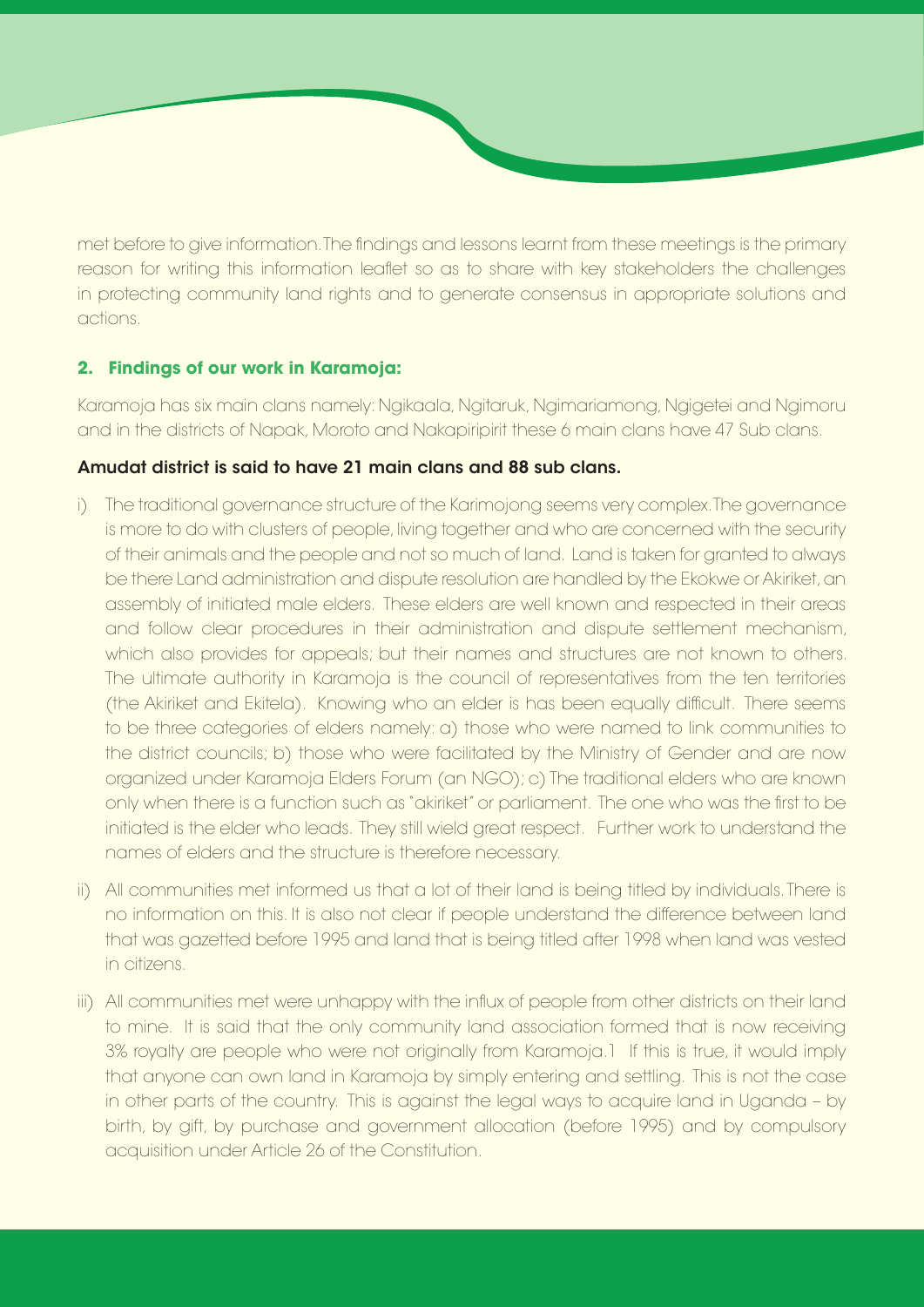#### **3. LEMU's opinion and position.**

#### Why protecting community land under the Land Act is risky.

- Although the Land Act of 1998 provides for means of protecting community land by community land owners by first registering as a legal entity and then applying for either a certificate or Title, protecting community land under the Land Act will be very difficult because of the following reasons- 1) if the traditional structure is complex and hard to understand, the names of the traditional leaders who are respected are not easily known and yet their names is what should be entered in the registration Certificate as the owners of the land on behalf of the communities; 2) There has to be two registrations and certificates/titles – one for the land the communities live during the rainy season and one with bigger land and bigger number of people who migrate to graze during the dry seasons. Some of these lands fall outside the geographic boundaries of districts and of Karamoja. Facilitating a large number of communities to form associations, elect leaders, register and agree rules to govern their land is very difficult; **3**) The law on CLA as it stands now is too risky because it vests land management in 3 to 9 individuals who could easily sell the land.
- iv) Why it is difficult to protect land under traditional means -Traditional ways of protecting land could be simply in the form of planting boundary trees, listing names of owns, drawing sketch maps and marking the size of the land. However, this approach might not work because the Karimojong say they know their boundaries and do not need to mark them with trees. Moroto district leaders also advised against boundary tree marking. Some work to mark boundaries with GPS has been done by Karamoja Development Forum and GIZ and LEMU could tap into this initiative. An alternative is to invest in marking boundaries the way the Road Authority has done on roads. And yet, leaving the land unmarked enforces the belief that the land is "un owned" and can be given away by the District Land Board as land privately owned.
- iv) the land is large and marking it with traditional trees would need major organization and commitment by all people. Further difficult arise from the fact that the gazzetted lands are not marked on the ground for the communities to exclude the gazzetted land.

#### LEMU's alternative recommendations on ways to protect land in Karamoja

- 1. With a lot of land in Karamoja gazetted as government land and the remaining land used by miners, the project needs to engage with mining issues by first reading and understating mining policy and the related laws. This is so as to ensure it is the owners of land who get the 3% royalty.
- 2. The project also needs to engage with the statutory bodies managing gazzetted land so as to understand what is due to the communities and what access rights, if any they still have. The statutory bodies should also be requested to mark the boundaries of their land, together with communities, with the stones such as UNLA used to mark road reserves.